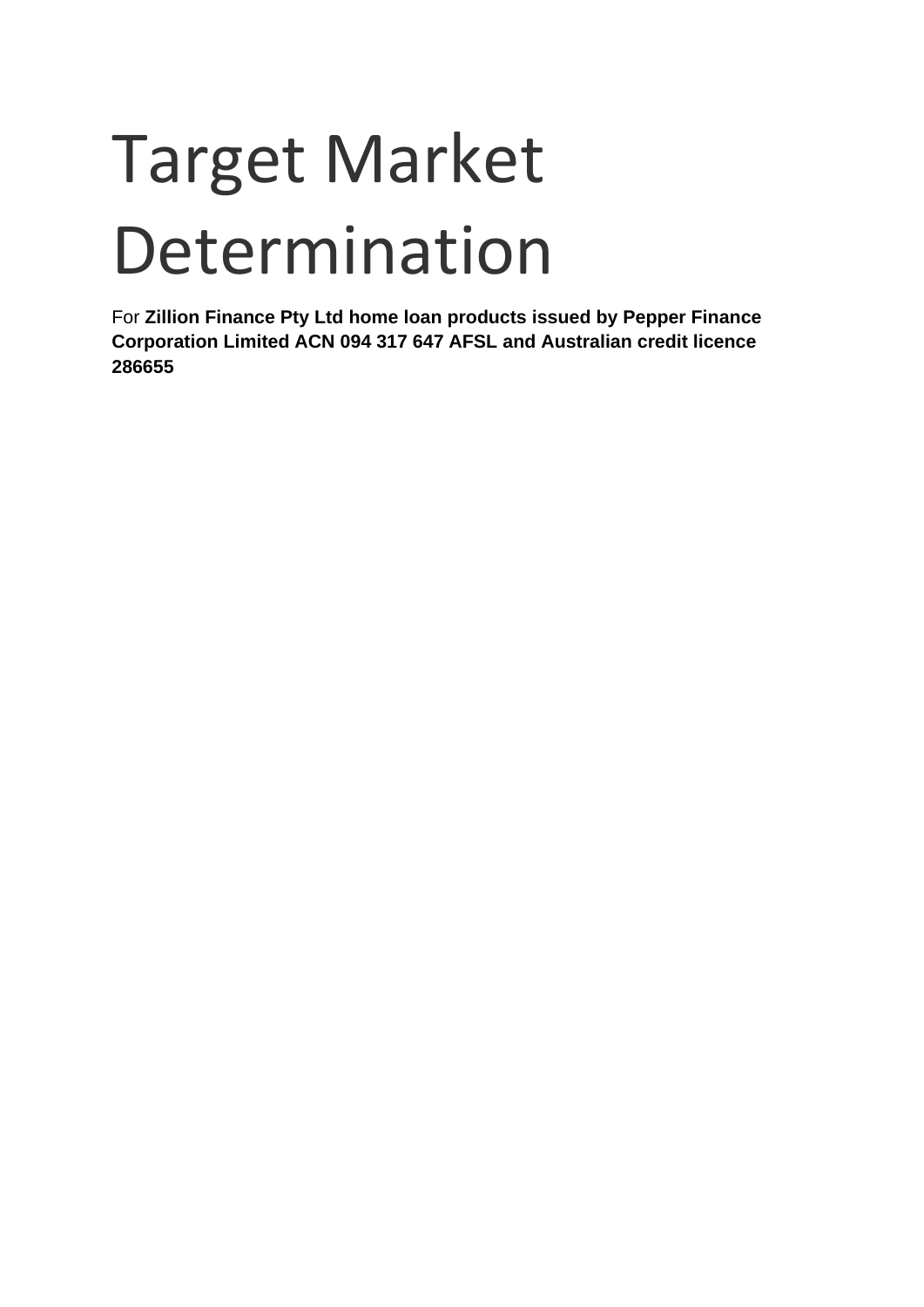## 1. About this document

This Target Market Determination (TMD) provides information about the target market for Zillion N1 Plus home loan product<sup>1</sup>. It outlines the likely objectives, financial situation and needs of the target market as well as the key attributes of the product.

This document is not to be treated as a full summary of the product's terms and conditions and is not intended to provide financial advice. Consumers must refer to the product terms and conditions detailed below when making a decision about this product:

- General Terms & Conditions
- Pepper Money Loan Agreement
- Mortgage Common Provisions

Target market determination date

5 October 2021

## 2. Description of target market, including likely objectives, financial situation and needs

The features of this product, including its key attributes have been assessed as meeting the likely objectives, financial situation and needs of consumers who:

- satisfy our eligibility criteria, including (but not limited to):
	- $\circ$  being 18 years or older at the time of application:
	- o being resident of Australia; and
	- o receiving sufficient and consistent income;
- require a loan secured by owner occupied or investment residential property for the purpose of:
	- purchasing residential property;
	- o refinancing a loan secured against residential property; and/or
	- o accessing equity in a residential property;
- require the flexibility of a variable interest rate;
- may require the option for a sub-offset account for deposits to offset interest;
- may require the option to access redraw from the sub-offset account;
- may require the ability to make unlimited extra repayments.

Whilst variable interest rates fluctuate, the product has been assessed as meeting the likely objectives, financial situation and needs of consumers in the target market because it allows them to make additional repayments and/or deposit funds into a sub-offset account to reduce interest payable whilst retaining the ability to draw on those funds when required.

**Pepper Money Limited** ABN 55 094 317 665; AFSL 286655; Australian Credit Licence 286655

<sup>1</sup> *Credit services for N1 Plus products are provided by Zillion Finance Pty Ltd ABN 99 114 847 291 Australian Credit Licence 389330 ("Zillion") and its appointed representatives. Credit for Zillion Finance Pty Ltd products is provided by Pepper Finance Corporation Limited ACN 094 317 647 ("Pepper"). Pepper Money Limited ACN 094 317 665, Australian Credit Licence 286655 acts on behalf of Pepper.*

**a** PO Box 6186 North Sydney, NSW, 2060 · **t broker** 1300 304 694· **t customer** 1800 184 260· **w** pepper.com.au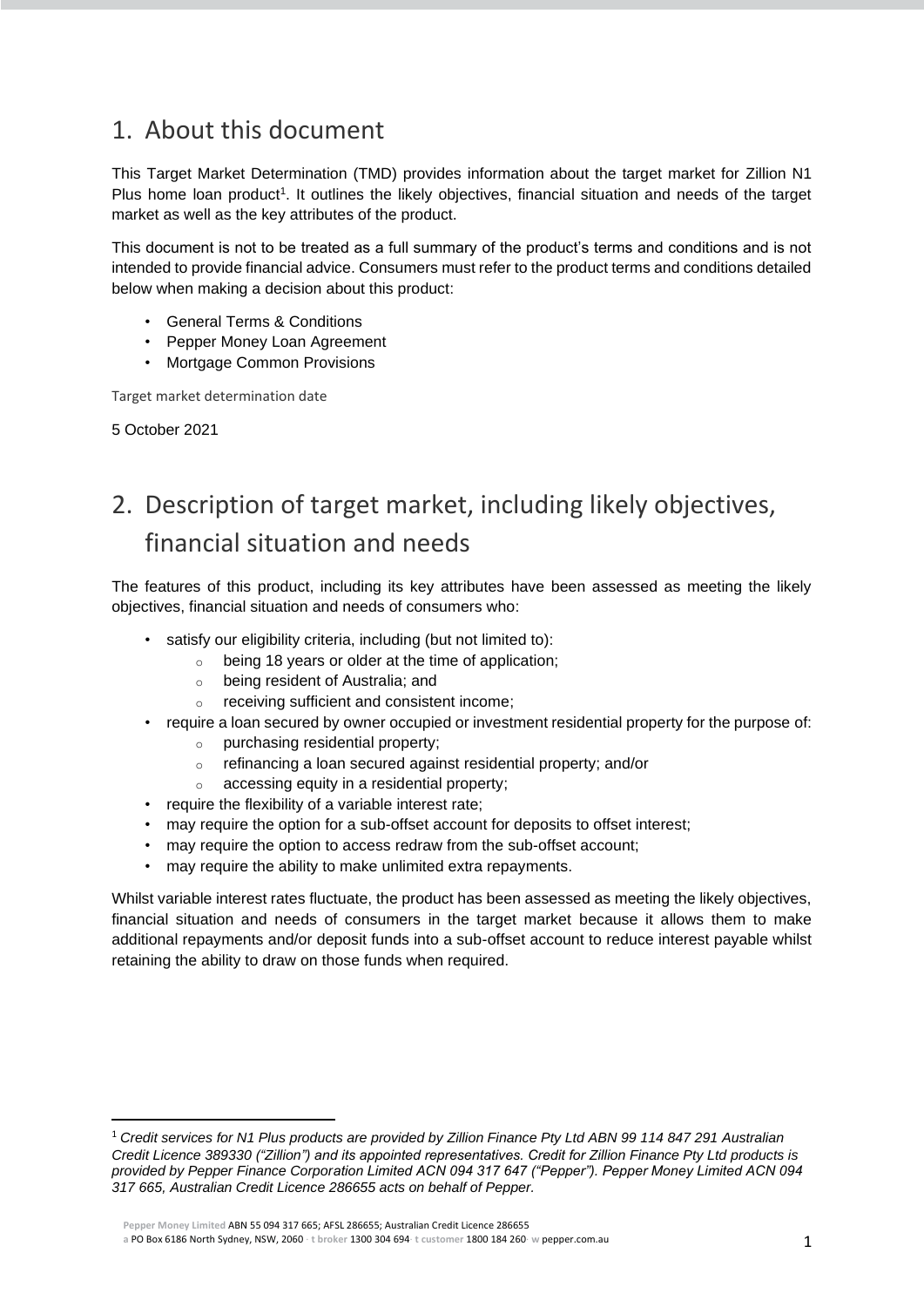Purchase or refinance of an owner-occupied residential property^

This product allows consumers to finance the purchase or refinance of an owner-occupied residential property and make principal and interest repayments in order to reduce the overall debt and build equity in the property.

#### Purchase or refinance of an investment residential property^

This product allows consumers to finance the purchase or refinance of an investment residential property with the ability to select principal and interest repayments in order to reduce the overall debt and build equity or interest only repayments for tax purposes.

#### Access equity^

This product allows consumers to access part of the equity in their owner occupied or investment residential property in order to use the funds for an approved purpose in accordance with our lending criteria.

^The maximum term, loan size, fees and charges and Loan to Valuation Ratio will vary depending on the consumer's circumstances, including the method of income validation and credit history. E.g., discharged bankrupt or defaults. Refer to the key product attributes below to ensure that the available product options meet the consumer's likely objectives, financial situation and needs.

Key product attributes

- Principal and interest loan repayments
- Interest only loan repayments up to 5 years
- Loan term up to 40 years
- Equity access, purchases and refinances acceptable
- Availability of a Redraw Facility
- Availability of an Interest Offset sub-account;
- Ability to make additional repayments at no additional cost
- Ability to finance loan related fees onto the loan amount (to a limit defined by the lender) for example, risk fees can be capitalised on the loan amount up to the maximum allowable Loan to Valuation Ratio limit, provided loan serviceability is met.
- Availability of a Visa debit card\* for everyday access to additional funds including ATMs
- Access to online banking including BPay
- Pricing for risk:
	- $\circ$  If a loan is approved, the interest rate offered and fees and charges will depend on our assessment of a number of factors at the time of application including the consumer's credit history and the nature of the security property
	- <sup>o</sup> The interest rate offered may be higher than our published starting rate(s), depending on the consumer's circumstances (e.g. Loan to Valuation Ratio, credit history, loan size, security property type etc) and this risk loading will apply for the loan term.

\*Visa debit card issued by Indue Limited

Fees and Charges^

- Establishment Fee (including one valuation)
- Monthly account keeping fee
- Mortgage risk fee/ Lender protection fee

Other fees and charges may apply, as set out in the loan agreement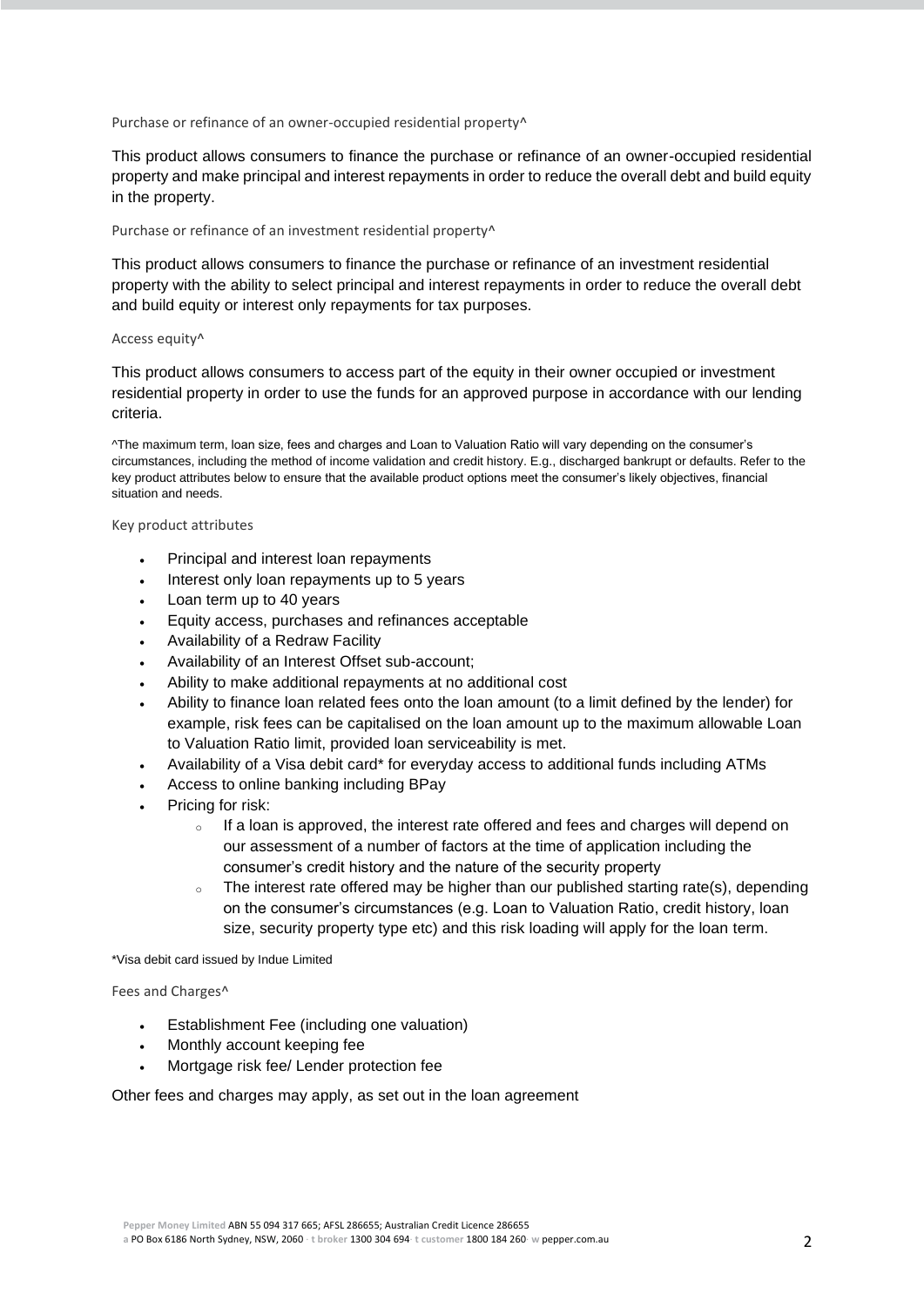#### Excluded class of consumers

This product may not be suitable for individuals who:

- do not satisfy our eligibility criteria;
- need to borrow greater than 95% Loan to Valuation Ratio;
- require a loan term greater than 40 years;
- require a fixed interest rate loan;
- are borrowing to construct a dwelling; and/or
- require a line of credit facility.

### 3. How this product is to be distributed

Distribution channels and conditions

This product is designed to be distributed through the following channels:

• Zillion Finance Pty Ltd and Pepper Money accredited mortgage brokers subject to Best Interests Duty (**Third Party Channel**); and

The distribution channels are appropriate because:

- the product has a wide target market;
- our Third Party Channel consists of accredited brokers that are subject to a higher duty under Best Interests Duties to ensure that the product is in the best interests of the particular consumer;
- our application and approval process has controls in place to ensure all approved consumers meet our eligibility and lending requirements; and
- we conduct adequate training, upfront and ongoing due diligence and monitoring of distributors including the ongoing provision of information to these distributors.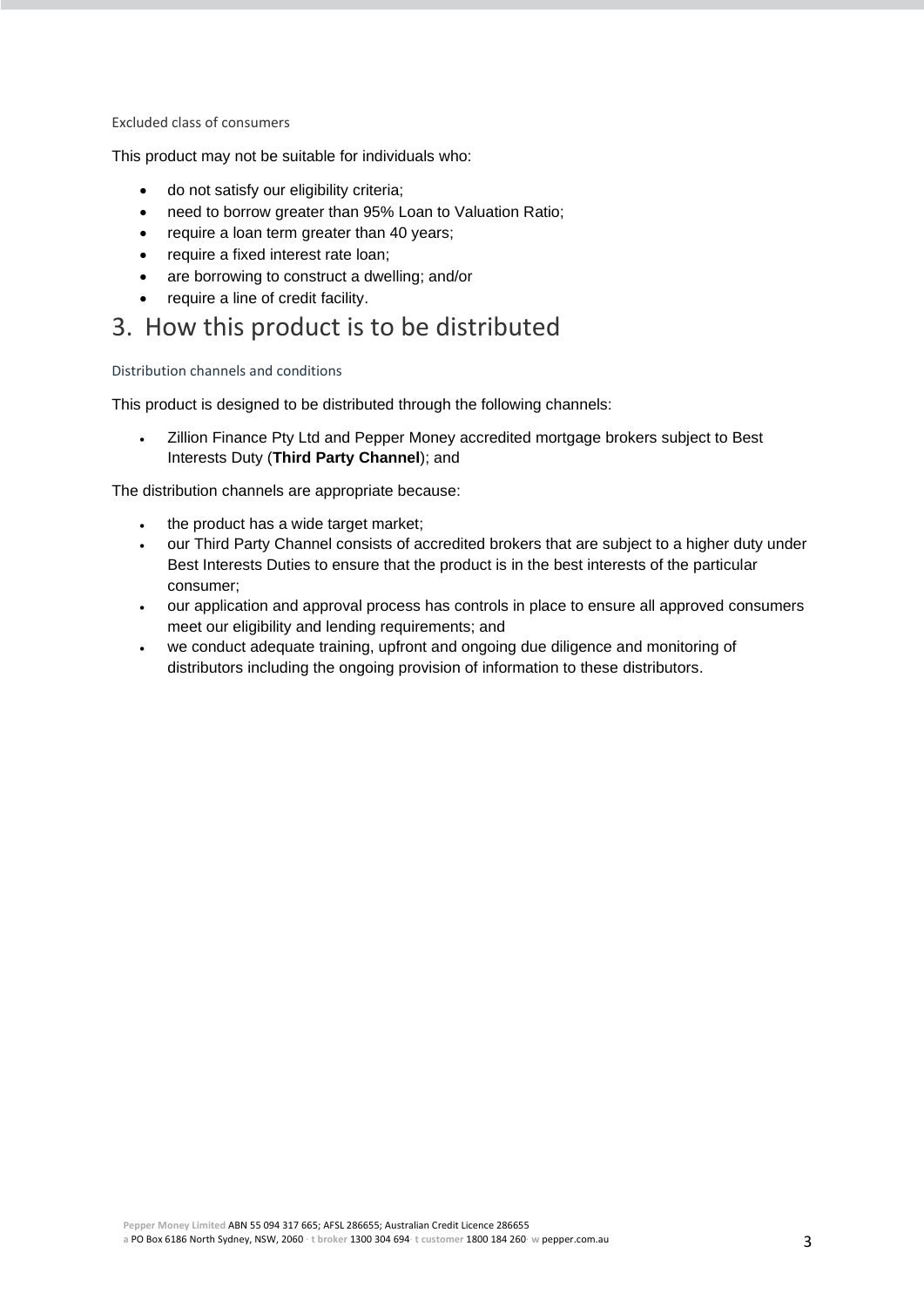## 4. Reviewing this target market determination

We will review this TMD in accordance with the following:

| Review periods  | First review date: within twelve months of the effective date.<br>Periodic reviews: every twelve months after the initial review and<br>each subsequent review.                                                                                                                                                                                                                                                                                                                                                                                                                                                                                                                                                                                                                                                                                                                                                           |
|-----------------|---------------------------------------------------------------------------------------------------------------------------------------------------------------------------------------------------------------------------------------------------------------------------------------------------------------------------------------------------------------------------------------------------------------------------------------------------------------------------------------------------------------------------------------------------------------------------------------------------------------------------------------------------------------------------------------------------------------------------------------------------------------------------------------------------------------------------------------------------------------------------------------------------------------------------|
| Review triggers | The review triggers that would reasonably suggest that the TMD is<br>no longer appropriate include (but are not limited to):<br>There is a material change to the product or the terms and<br>$\bullet$<br>conditions of the product<br>A significant dealing of the product to consumers outside the<br>$\bullet$<br>target market occurs<br>External events such as adverse media coverage or<br>$\bullet$<br>regulatory attention suggest that the target market for the<br>product might not be appropriate; and<br>There is a significant change in product related metrics,<br>$\bullet$<br>including, but not limited to:<br>increased complaints in relation to the purchase or<br>$\circ$<br>use of the product;<br>increased declined loan applications;<br>$\circ$<br>high rates of default;<br>$\circ$<br>high rates of hardship;<br>$\circ$<br>high numbers of consumers refinancing their loans.<br>$\circ$ |
|                 |                                                                                                                                                                                                                                                                                                                                                                                                                                                                                                                                                                                                                                                                                                                                                                                                                                                                                                                           |

Where a review trigger has occurred, this TMD will be reviewed within 10 business days. Meanwhile, we will cease to offer this product to our consumers until our review concludes and any necessary changes to the product or TMD, including distribution methods, are made.